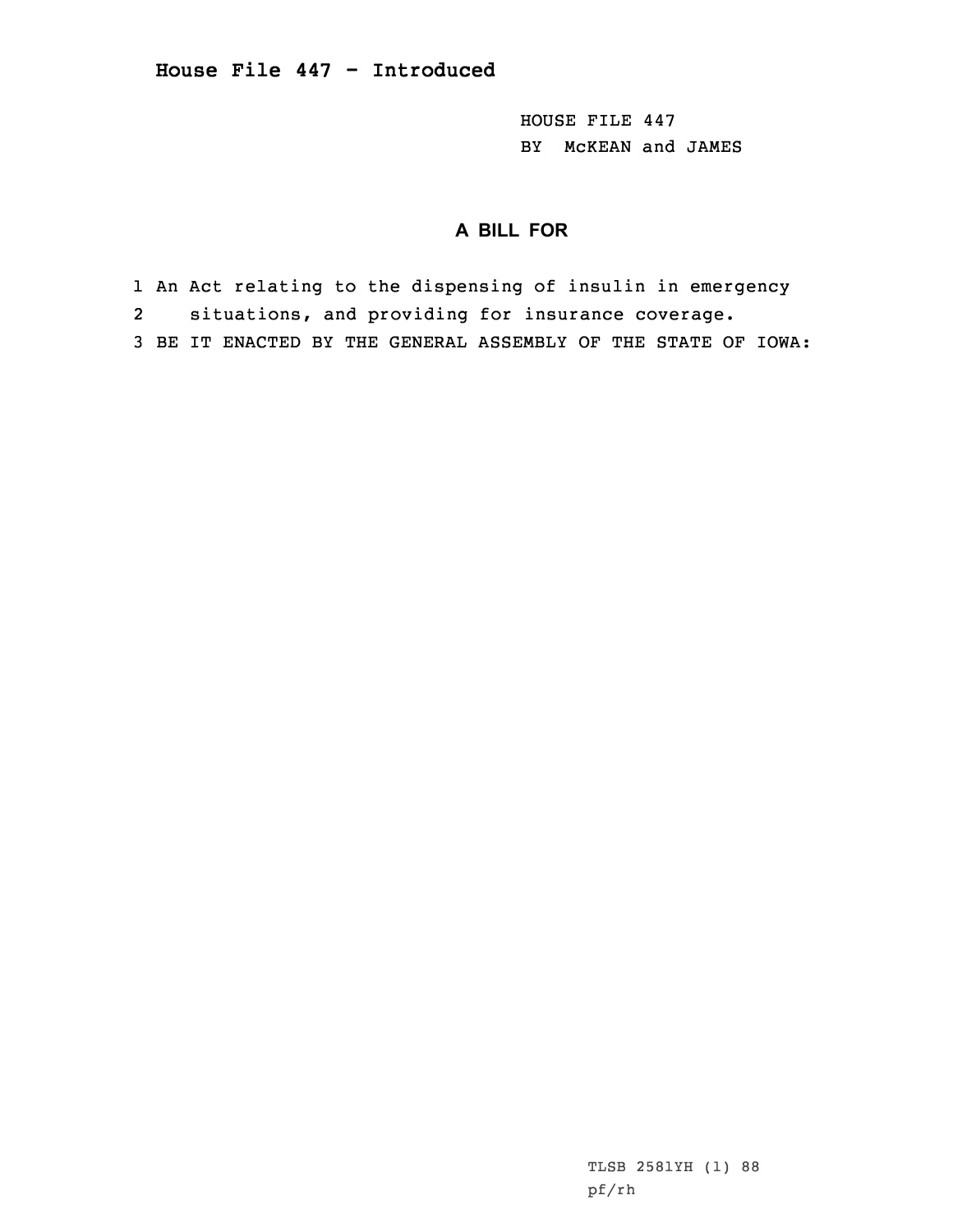1 Section 1. Section 155A.29, Code 2019, is amended to read 2 as follows:

3 **155A.29 Prescription refills.**

4 1. Except as specified in [subsection](https://www.legis.iowa.gov/docs/code/2019/155A.29.pdf) 2 or 3, <sup>a</sup> prescription for any prescription drug or device which is not <sup>a</sup> controlled substance shall not be filled or refilled more than eighteen months after the date on which the prescription was issued and <sup>a</sup> prescription which is authorized to be refilled shall not be refilled more than twelve times.

10 2. <sup>A</sup> pharmacist may exercise professional judgment by 11 refilling <sup>a</sup> prescription without prescriber authorization if 12 all of the following are true:

13 *a.* The pharmacist is unable to contact the prescriber after 14 reasonable <del>effort</del> efforts.

15 *b.* Failure to refill the prescription might result in 16 an interruption of therapeutic regimen or create patient 17 suffering.

 *c.* The pharmacist informs the patient or the patient's representative at the time of dispensing, and the practitioner at the earliest convenience that prescriber reauthorization is required.

22 3. *d.* Prescriptions may be refilled once pursuant to 23 subsection 2 for <sup>a</sup> period of time reasonably necessary for the 24 pharmacist to secure prescriber authorization.

25 3. *a.* In addition to the authorization for <sup>a</sup> pharmacist to 26 refill <sup>a</sup> prescription without prescriber authorization pursuant 27 to subsection 2, <sup>a</sup> pharmacist may exercise professional

28 judgment and refill <sup>a</sup> prescription for and dispense insulin

29 without prescriber authorization if all of the following

30 conditions are met:

<sup>31</sup> (1) The pharmacy has <sup>a</sup> record of the patient's expired 32 prescription.

33 (2) The pharmacist is unable to contact the prescriber after 34 reasonable efforts.

35 (3) The insulin is essential to the health of the patient

LSB 2581YH (1) 88 pf/rh 1/3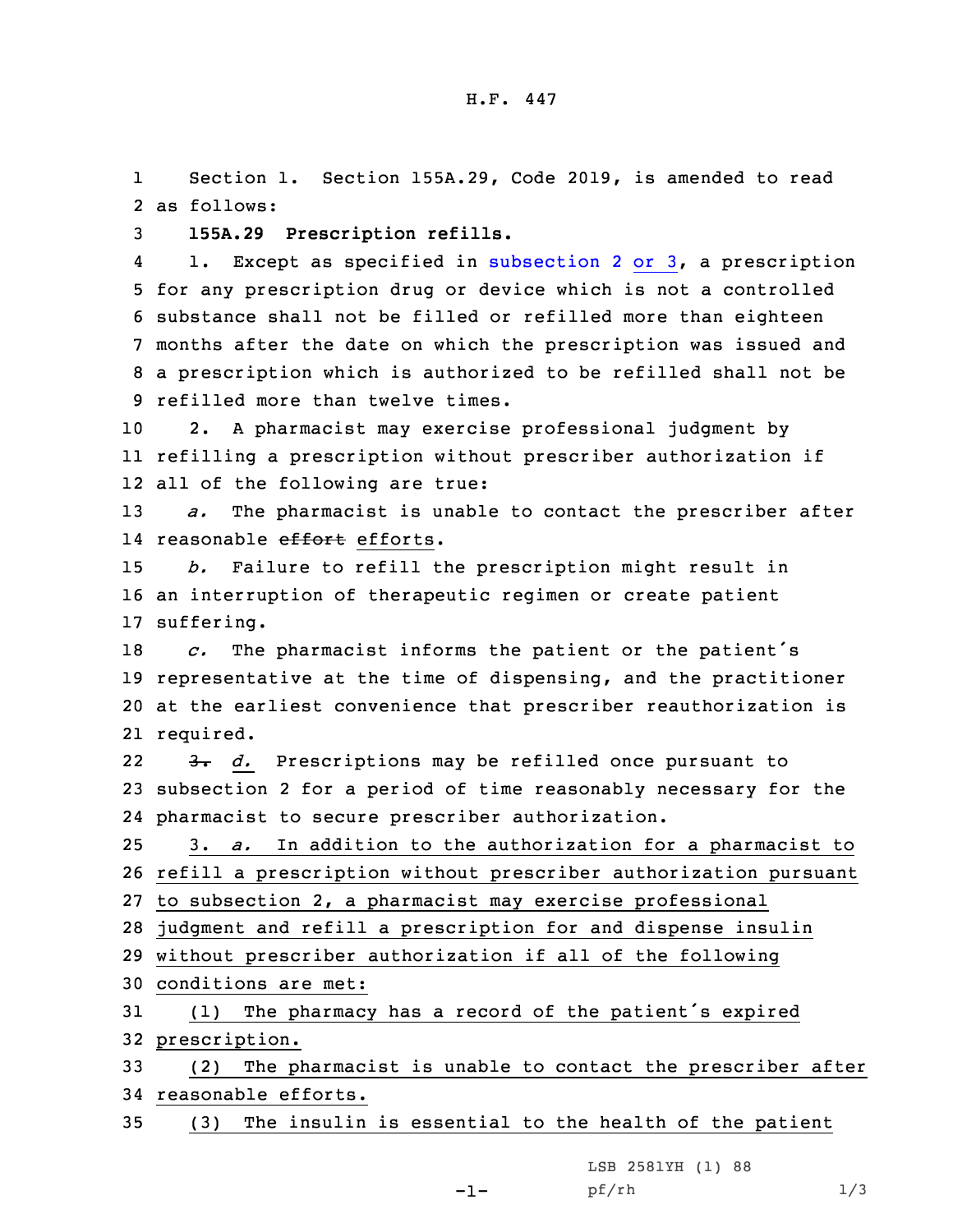1 and the patient will be harmed if the insulin is not dispensed. 2 *b.* The pharmacist may dispense insulin pursuant to this 3 subsection in an amount not to exceed <sup>a</sup> thirty-day supply and 4 only once in <sup>a</sup> twelve-month period.

 4. An authorization to refill <sup>a</sup> prescription drug order shall be transmitted to <sup>a</sup> pharmacy by <sup>a</sup> prescriber or the prescriber's authorized agent pursuant to section [155A.27](https://www.legis.iowa.gov/docs/code/2019/155A.27.pdf), except that prescription drug orders for controlled substances shall be transmitted pursuant to section [124.308](https://www.legis.iowa.gov/docs/code/2019/124.308.pdf), and, if not transmitted directly by the practitioner, shall also include the name and title of the practitioner's agent completing the transmission.

13 Sec. 2. NEW SECTION. **514C.18A Insulin coverage.**

14 1. Notwithstanding the uniformity of treatment requirements of section 514C.6, <sup>a</sup> policy or contract providing for third-party payment or prepayment of insulin when prescribed by <sup>a</sup> practitioner as defined in section 155A.3, shall provide coverage for insulin dispensed without authorization pursuant to section 155A.29, subsection 3, for an amount not to exceed <sup>a</sup> thirty-day supply and only once in <sup>a</sup> twelve-month period.

21 2. *a.* This section applies to the following classes of 22 third-party payment provider contracts or policies delivered, 23 issued for delivery, continued, or renewed in this state on or 24 after July 1, 2019:

25 (1) Individual or group accident and sickness insurance 26 providing coverage on an expense-incurred basis.

27 (2) An individual or group hospital or medical service 28 contract issued pursuant to chapter 509, 514, or 514A.

29 (3) An individual or group health maintenance organization 30 contract regulated under chapter 514B.

31 (4) Any other entity engaged in the business of insurance, 32 risk transfer, or risk retention, which is subject to the 33 jurisdiction of the commissioner.

34 (5) <sup>A</sup> plan established pursuant to chapter 509A for public 35 employees.

 $-2-$ 

LSB 2581YH (1) 88 pf/rh 2/3